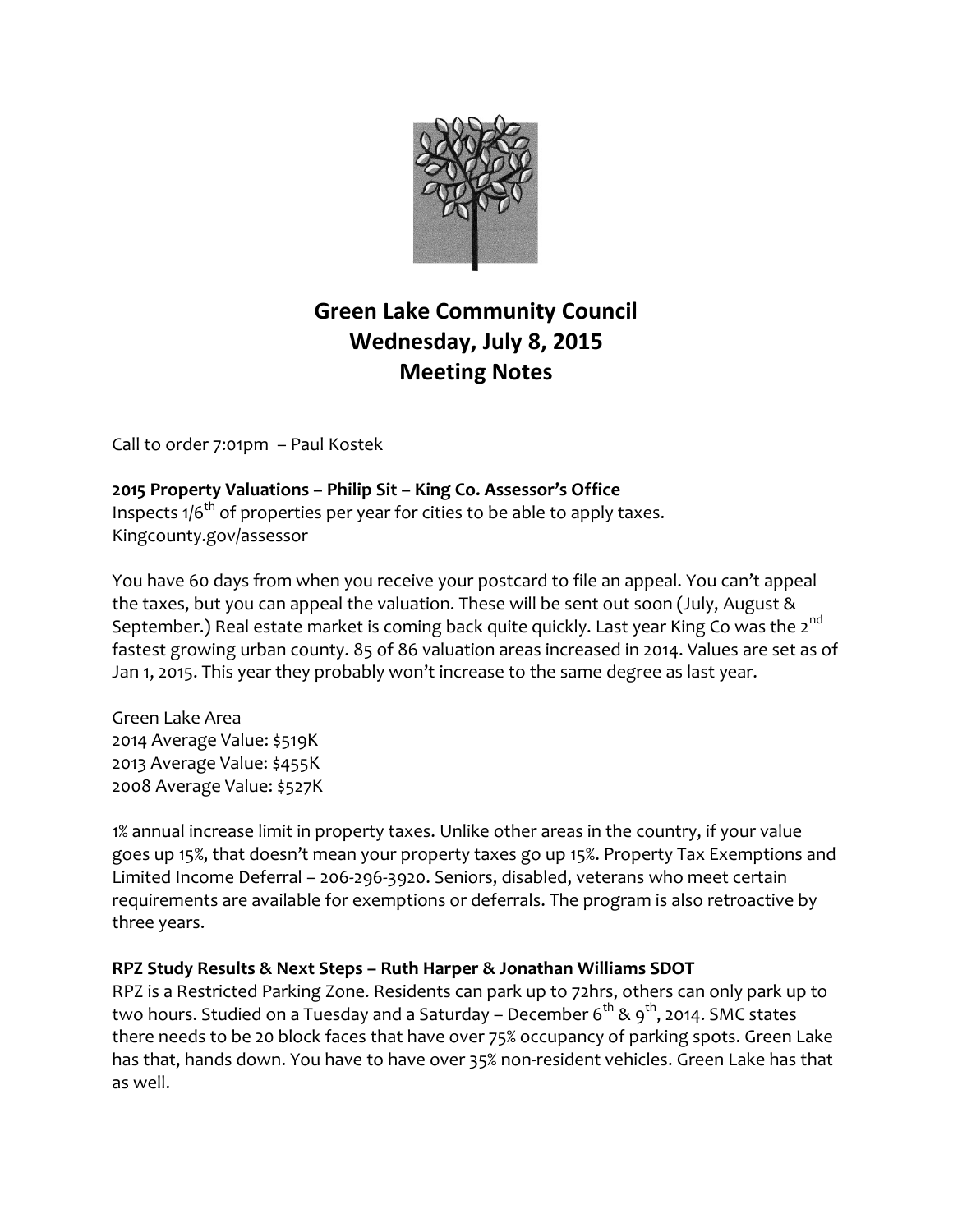Next steps are to get feedback. Will send a mailer out in August. November 2015, proposal pending outreach results. Early 2016, potential public hearing.

RPZ is for residential blocks. Commercial parking is changing. During the evening it is difficult to find parking in commercial areas. More details at [www.seattle.gov/transportation/parking/cp\\_greenlake.htm](http://www.seattle.gov/transportation/parking/cp_greenlake.htm)

#### **Vitamilk South Project – Kevin Wallace – Wallace Properties**

Recently finished a project up on  $5<sup>th</sup>$  Avenue and Northgate Way. Building across the street from the Green Lake Village project – to the south. Ready to begin construction in September. Five stories of apartments, 130 units. Bottom will have a Bartell Drug store – occupy 100%. Parking enters from  $71^{st}$ . Digging down as deep as they can for parking – hitting the water table. Is providing every possible spot as possible. Two levels. First level for Bartell's. Second level for resident parking. Plans that we won't have as much parking demand in 10-15 years. There's about .6 stalls per unit. Green Lake Village has about 35 stalls that are not rented. "So it's a little over parked." Wants to make sure there's a stall available for every resident that wants a stall.

Family got a zoning height agreement. There is a 20' wide through block pedestrian crossing.

Some units are studios, some smaller 1 bedroom and some larger 1 bedrooms. All apartments. About 35% of renters want to have a cat or dog, will provide a space for pets "so you don't have to worry about dogs pooping on your yard." Sidewalks will be widened. Same type of landscaping as around Northgate development.

About half the rooftop is allocated for residents to use. Is currently looking into solar.

## **Development at Aurora North 83rd & Green Lake Drive N – Richard Page**

Proposed project 40', 4 stories. Nothing in the area is that high. It is zoned for 40'. The commercial zone extends into the neighborhood. Will have 70 550sqft units. 70 bike stalls. This is also an "entry location" into the Green Lake and requires "unique design elements." There is currently a used car lot on the corner.

Requested height reduction and setback. They have lowered the height by 2'. Some parts of the building are set back. There is still considerable blockage of the sun. Will take out about 2/3rds of the view from his house. Some houses are completely shaded in the years.

Green Lake design & development guidelines require that buildings respect the design and character of the local environment. Does not believe this does it.

One of the main appeals they can make is with the Green Lake guidelines. Is requesting that the council send a letter saying that the proposed design is inadequate. Next meeting of the Design Review Board is July  $27<sup>th</sup>$  at the Ballard Community Center.